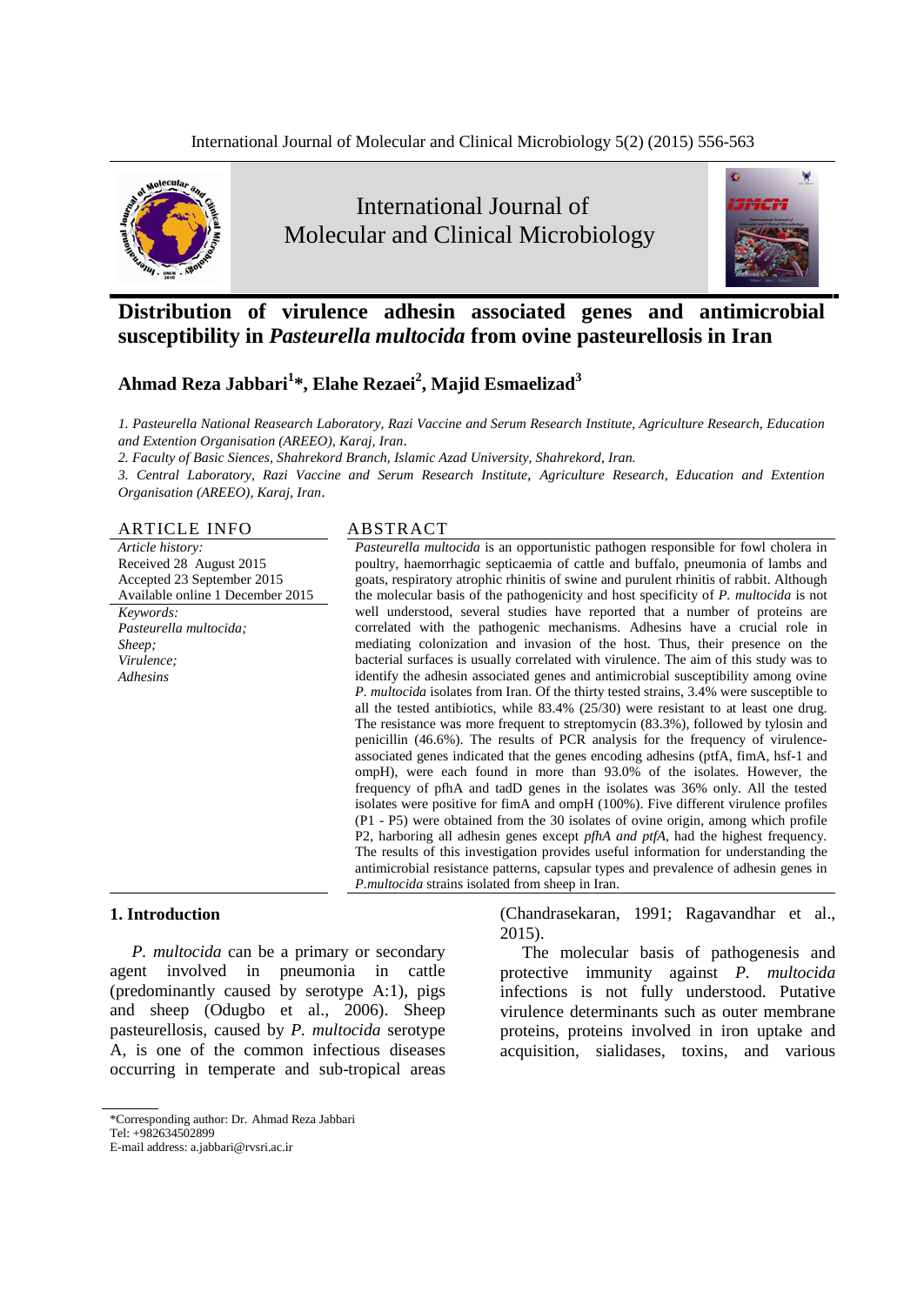adhesins may play a part in these mechanisms (Ragavandhar et al., 2015).

Adhesins have a crucial role in mediating colonization and invasion of the host. Thus, their presence on the bacterial surfaces is usually correlated with virulence (Kline et al., 2009). Adhesins have been targeted in recent virulence genotyping studies, (Ewers et al., 2006; Tong et al., 2009) which demonstrated that among fimA (fimbriae), hsf-1, 2 (autotransporter adhesins), pfhA (filamentous hemagglutinin), tad (nonspecific tight adherence protein), and ptfA (subunit of type 4 fimbriae), only fimA, hsf-2, and ptfA are present in all or virtually all pathogenic isolates of *P. multocida* (Sellyei et al., 2010).

Although the molecular basis of the pathogenicity and host specificity of *P. multocida* is not well understood, several studies have reported that a number of VFs are correlated with the pathogenic mechanisms (Harper et al., 2006; Hunt et al., 2000).

These VFs facilitate the colonization and invasion of the host, the avoidance or disruption of host defense mechanisms, injury to host tissues, and/or stimulation of a noxious host inflammatory response (Harper et al., 2006; Hunt et al., 2000). Thus, the informed selection of the VFs to be targeted for the prevention of *P. multocida* infections requires knowledge of which VFs are prevalent in specific clinical syndromes, as may be revealed by epidemiological studies (Tang et al., 2009).

There are only a few studies that demonstrated the frequency of virulence gene patterns in this species (Ewers et al., 2006; Atashpaz et al., 2009; Bethe et al., 2009; Shayegh et al., 2009; Tang et al., 2009). There are even fewer data available examining strains of ovine origin. The data on the antibiotic resistance profiles and virulence factors of *P. multocida* from sheep differing in disease status may yield a better understanding of pasteurellosis in this important farm animal. Therefore, we aimed to determine the adhesin associate genes and antibiotic resistance pattern in ovine *P. multocida* strains which were isolated from sheep in Iran.

#### **2. Materials and Methods**

#### *2.1. Bacterial isolates and culture conditions*

A total of 30 nasal and tonsil swab samples were collected from ailing sheep (exhibiting  $200 \mu l$  of HPLC-grade water. After boiling for

pneumonic symptoms, respiratory distress, profuse nasal discharge, and sneezing), from endemic areas in Fars (10), Isfahan (3), Ghom (11), Kerman (3) and Tehran (3) provinces, Iran during 2008 and 2011. All animal procedures were carried out in accordance with the Animals (Scientific Procedure) Act, 1986. The swab samples were transported to the laboratory on dry ice.

The reference strains of *P. multocida* used in this study were PMI31 (capsular serogroupA) and PMI32 (capsular serogroup B) obtained from Aerobic Bacterial Vaccines Department, Razi Institute, Iran. The strains were stored in 1 ml of Brain Heart Infusion (BHI) broth supplemented with 20%  $(v/v)$  glycerol at -80 $^{\circ}$ C.

#### *2.2. Bacterial Identification*

The isolates were identified as *P. multocida* using standard bacteriological and biochemical tests. A PM-PCR for species-specific amplification of the *kmt1* gene, as described by Townsend et al. (1998) was performed and the capsular type determined by Cap-PCR as described previously (Townsend et al., 2001).

#### *2.3. Antimicrobial Susceptibility Test*

The antibiotic susceptibility profile of the isolates was determined by disc diffusion test according to the standard protocol of the M31- A3 Document, issued by the Clinical and Laboratory Standards Institute (CLSI). The antimicrobial agents tested included penicillin, nitrofurantoein, streptomycin, sulphamethoxazole - trimethoprim, florfenicol, lincospectin, tylosin, oxytetracyclin, flumequin, enrofloxacin, chloramphenicol, nalidixic Acid (Padtan teb). Reference strains *Escherichia coli* ATCC 25922 and *Staphylococcus aureus* ATCC 29213 were used as quality control organisms in all antimicrobial susceptibility tests (Ferreira et al., 2012).

#### *2.4. DNA Extraction*

Overnight culture of each sample in BHI was used for the extraction of DNA by heat treatment. One ml aliquot of each culture was centrifuged (13000 x g 15 min) and the resultant pellets were washed twice and re-suspended in centrifuged (13000 x  $g$  15 min) and the resultant<br>pellets were washed twice and re-suspended in<br>200  $\mu$ l of HPLC-grade water. After boiling for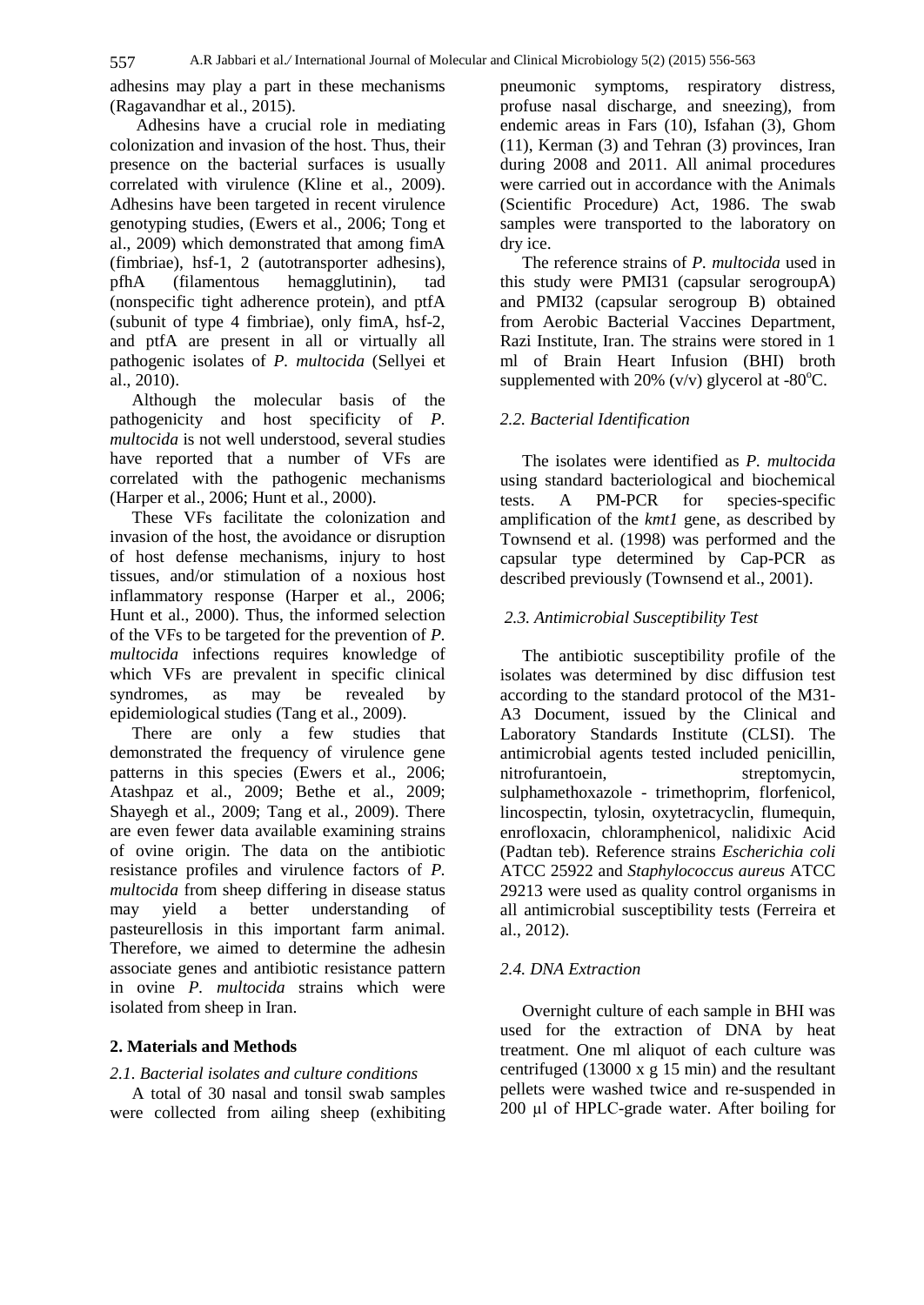20 min and centrifugation (13000 x g 5 min) 3 A.R. Jabbari et al./International Journal of Molecular<br>min and centrifugation (13000 x g 5 min) 3<br>of supernatant was used as DNA template for PCR assay. The concentration of the DNA template was determined using a spectrophotometer at OD260/280 nm (Eppendorf, Germany).

#### *2.5. Detection of adhesin Associated Genes by PCR*

All isolates were analyzed with PCR for the presence of the adhesin-associated genes. PCR analysis of adhesin-associated genes (ptfA, fimA, hsf-1, pfhA, tadD and ompH) was conducted as described previously (Ewers et al., 2006; Tang et al., 2009; Townsend et al., 1998).

The details of the adhesin genes, sequences of the oligonucleotide primers, and the expected size of each amplicon are described in Table 1.

The reactions were performed in a final size of each amplicon are described in Table 1.<br>The reactions were performed in a final<br>volume of 25µl at the following reagent concentrations: 10mM Tris-Hcl, pH 8.3, 50mM Notume of 25μl at the following reagent<br>
concentrations: 10mM Tris-Hcl, pH 8.3, 50mM of<br>
Kcl, 200 μM dNTP, 0.5 μM of each primer, 1.5 g mM Mgcl2, 2.5 U Taq polymerase enzyme, and  $\qquad$ <sup>f1</sup> Kcl, 200  $\mu$ M dNTP, 0.5  $\mu$ M of each primer, 1.5 mM Mgcl2, 2.5 U Taq polymerase enzyme, and 1 $\mu$ l of template DNA. Amplification were performed at 35 cycles: 94°C for 1 min. 68°C for  $\overline{1}$  min,72<sup>o</sup>C for 1 min., and final extension at 72<sup>o</sup>C for 7 min. PCR products were resolved on 1.5% agarose gel (Invitrogen UltrapureTM 4. Discu T2°C for 7 min. PCR products were resolved on<br>1.5% agarose gel (Invitrogen UltrapureTM 4<br>Agarose®- Carlsbad, USA), stained with ethidium bromide and visualized under UV light. Molecular sizes were determined based on a 100 bp ladder molecular weight marker.

#### *2.6. Sequencing*

PCR products were purified by PCR product purification kit (Roche, Germany) and submitted for sequencing to Invitrogen Laboratory, South Korea. Alignments of the gene sequences from the Iranian field isolates and reference strains were conducted by using the GenBank database and the BLAST algorithm. (http://www.ncbi.nlm.nih.gov/BLAST/).

#### **3. Results**

Biochemical characterization and PM-PCR confirmed all of the isolates as *P. multocida*. Cap-PCR showed that all of the *P. multocida* isolates belonged to capsular type A. None of

the isolates harbored the capB, capE and capF genes.

results of antibiogram for 12 antimicrobial agents of the *P. multocida* isolates are shown in Table 1. Of the thirty tested strains, 3.4% (1/30) were susceptible to all tested drugs, and 83.4% (25/30) were resistant to at least one drug tested. The resistance was more frequent to streptomycin (83.3%), followed by tylosin and penicillin (46.6%).

The results of PCR analysis for the frequency of virulence-associated genes (ptfA, fimA, hsf-1, pfhA, tadD and ompH) are shown in Tables 3,4 and 5.

Genes encoding adhesins (ptfA, fimA, hsf-1 and ompH), were each found in more than 93.0% of the isolates. In contrast, the frequency of 2 genes (pfhA and tadD) were 36%. All the tested isolates were positive for fimA and ompH (100%).

Five different virulence profiles (P1 - P5) were obtained among the 30 isolates of ovine origin, and profile P2, harboring all adhesin genes except *pfhA* and *ptfA*, had the highest frequency (Table 5).

The sequence alignments of the fragments were compared with the previous sequences in Gen Bank, showed 96-99% similarity.

#### **4. Discussion**

The basic requirement for bacterial infection is its attachment to host cell and therefore, adhesins that mediate such adherence are considered to be potential virulence factors. In the present study *P. multocida* isolates recovered from sheep pneumonia in Iran were tested for adhesin genes carriage and antibiotic susceptibility patterns.

In this study, *P. multocida* isolates recovered from pneumonia in sheep were screened for presence of five important adhesin associated genes (hsf1, pfhA, ptfA, ompH, and tad D) involved in bacterial pathogenesis.

Virulence profiling has been used as a typing method for characterization of bacterial pathogens including *P. multocida* (Ewers et al., 2006; Tang et al., 2009; Atashpaz et al., 2009; Ferreira et al., 2012).

Cats are often described as carriers of *P.multocida*. Recent study in Brazil showed that 10.4% (20/191) of tested cats were carrier of *P. multcida.* The feline isolates were positive for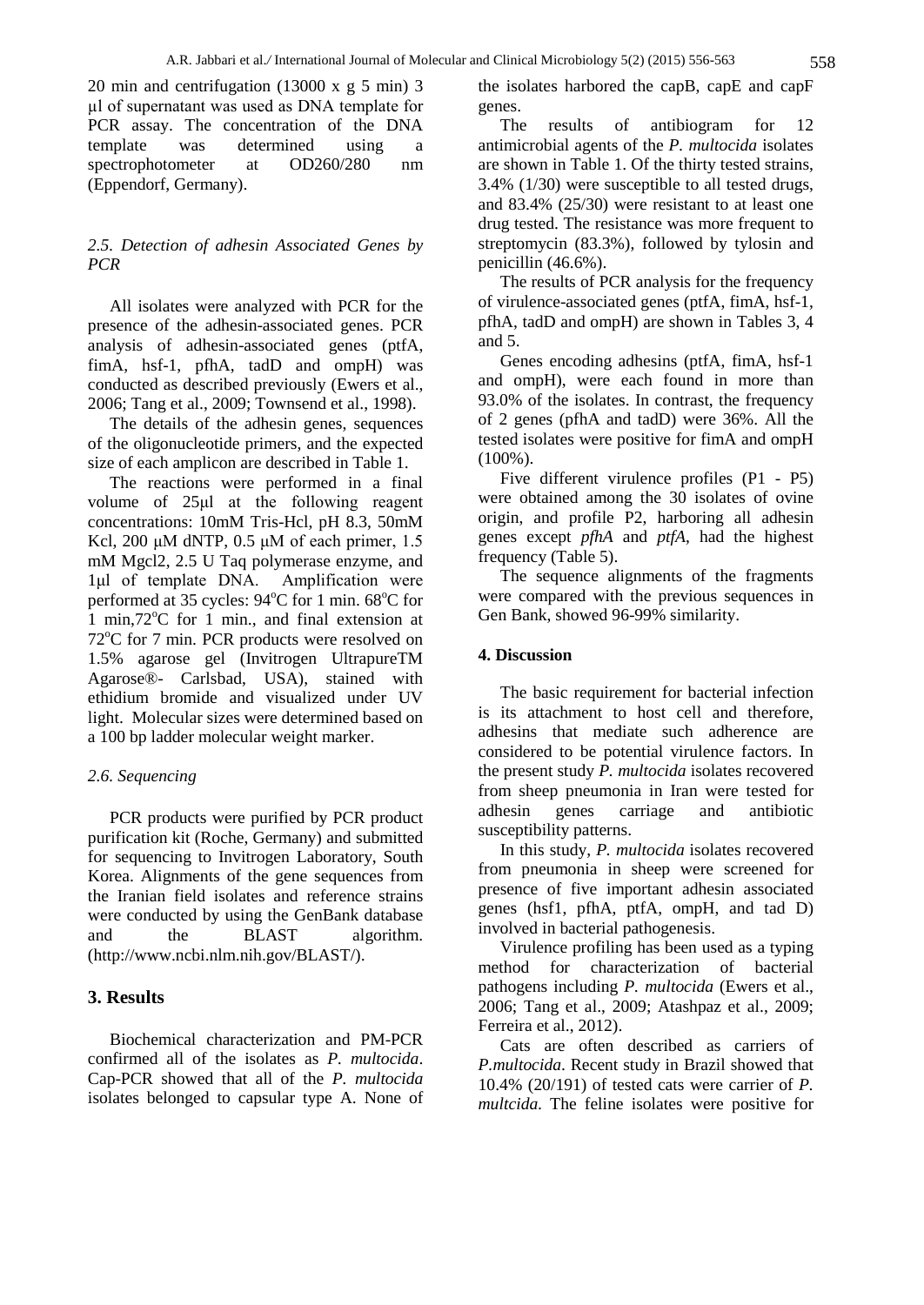presence of adhesin genes fimA, hsf1, ptfA and tad D with frequency range of 12.1- 63.4%. However, pfhA gene was not detected in feline *P. multocida* isolates (Ferreira et al., 2015).

The high frequency of genes encoding for ompH and fimA (100%) is relevant to the invasion potential of the tested strains. According to reports, ompH gene plays different roles in bacteria, such as nutrient absorption, importation and exportation of molecules and a close inter-action with host tissue (Ferreira et al., 2012, Hatfaludi et al., 2010).

The gene, which encodes fimbriae type IV protein (*ptfA)*, was found in 28/30 (93.3%) of ovine *P.multocida* isolates in present study. Similar results have been observed in other studies (Ewers et al., 2006; Bethe et al., 2009; Tang et al., 2009). Sarangi et al (2015) showed high prevalence of ptfA gene (95.45%) among *P. multocida* isolates of small ruminant origin in India. According to their report the frequency of ptfA and hsf1 genes were 95.5% and 49.2 % respectively. Similar findings were also reported by Verma and his colleagues (2013), who identified ptfA gene among all (100%) capsular types A and B of cattle and buffalo origin from India. They found that the presence of ptfA gene revealed a positive association with the disease outcome in cattle and could be an important epidemiological marker gene for characterizing *P. multocida* isolates.

*pfhA* gene encoding filamentous haemagglutinin is an important epidemiological marker and the presence of this gene has been correlated with occurrence of disease in cattle, swine and sheep (Ewers et al., 2006; Bethe et al., 2009; Katsuda, 2013; Verma et al., 2013; Shayegh et al., 2008). In this study, the hemagglutinin pfhA gene was identified in 11/30 ovine isolates (36.6%). This lower frequency was also found in other studies. Furrian et al., (2013) detected *pfhA* in 60% (15/25) of avian *P. multocida* isolates. Ewers et al. (2006) identified a variation in frequency between 7 and 100% according to the species studied and correlated the presence of the gene to the occurrence of pasteurellosis in cattle. However, Shayegh et al., (2008) reported a low percentage of *pfhA* in sheep and observed a correlation between the presence of the gene and disease in this species. Bethe et al., (2009) found a correlation between the presence of *pfhA* and the occurrence of respiratory disease in swine.

Interestingly, very high prevalence, 85.3% (pig) to 100% (avian), of this gene was observed among Indian isolates (Sarangi et al., 2014). This suggests *pfhA* gene might be providing survival advantage to the bacterium in the host and the occurrence of horizontal gene transfer has led to such high prevalence among the isolates.

The Type IV fimbriae are formed by repeated subunits and present a highly conserved Nterminal nucleotide sequence (Hatfaludi et al., 2010). In a recent study, Sellyei et al., (2010) identified only two major alleles of *ptfA* among 31 strains of different avian serotypes. For these reasons, despite the variations in immunogeni city among strains of *P. multocida* observed by Doughty et al., (2000), this gene is a candidate for heterologous vaccine development in poultry (Ewers et al., 2006; Furrian et al., 2013).

Previous study showed that, certain VFs varied significantly among the different capsular serogroups. For example, *hsf-1*, which has been described to be an autotransporter adhesin was more frequently seen in serogroup D, whereas *tadD*, described as putative nonspecific tight protein D was concentrated significantly in serogroup A (Tang et al., 2009; May et al., 2001).

Monitoring the antimicrobial susceptibility trends of *P. multocida* is an important aid to veterinarians in selecting the most efficacious therapeutic agents. Tetracycline, penicillin and streptomycin are the main antimicrobial agents used for farm animals in Iran. The results of the present study indicate that fluorquinolones and florfenicol are the most efficient drugs to be used against *P. multocida*. Resistance to antimicrobial agents, including penicillin, streptomycin, tetracyclines and lincospectin, was observed in *P. multocaida* isolates collected from sheep. Similar results have been previously described in Brazil, France, North America and Japan (Rigobelo et al., 2013; Kehrenberg et al., 2001; Yoshimura et al., 2001).

OTC showed poor activity against *P. multocida* compared with other classes of antimicrobial agents; this is not unexpected. These findings agree well with results presented in previous reports (Portis et al., 2012). continuous monitoring of antimicrobial susceptibility is necessary to determine the current susceptibility status of *P. multocida* isolates.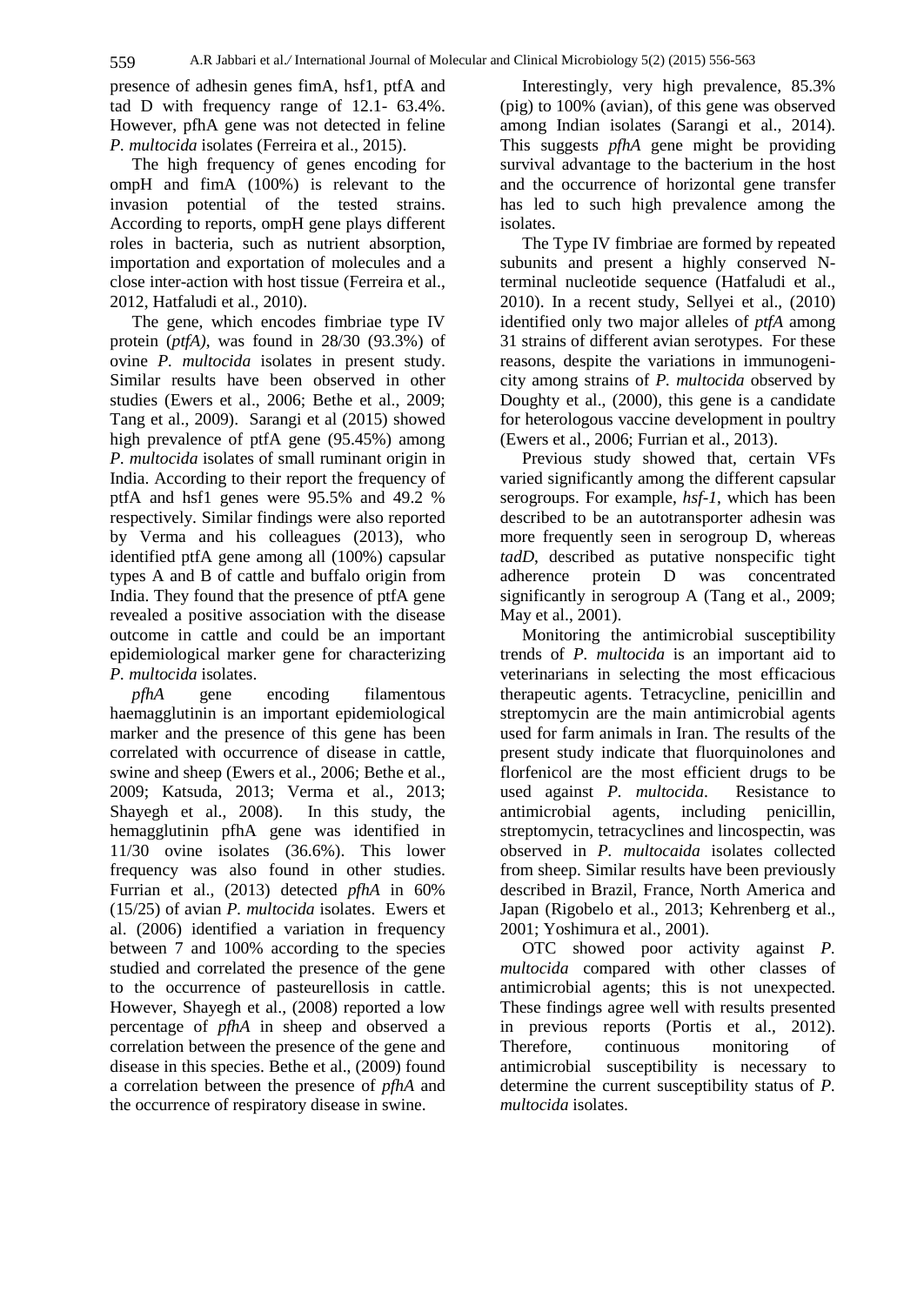Presently, a number of key virulence factors in *P. multocida* are being identified. Further work is thus required to elucidate the mechanisms of pathogenesis and to determine unequivocally the role of these factors in immunity to pasteurellosis. Hence, a detailed investigations of the virulence associated genes recovered from different host species will be helpful to understand the disease process and to develop disease control measures in future.

We thank all the staff of the Pasteurella National Research Laboratory, Razi Vaccine and Research Institute, Karaj, Iran. This study was supported by a research project at Razi Institute and Agricultural Research, Education, Extension and organization (AREEO) with the grant No: 2- 18-18-94104.

#### **Conflict of interest**

The authors declare that they have no conflict of interest.

### **Acknowledgments**

|                     | <b>Table 1.</b> Details of primers and citations used for the detection of adhesin associated genes in ovine <i>P. multocida</i> isolates. |                                              |                                                                           |                          |                          |  |  |
|---------------------|--------------------------------------------------------------------------------------------------------------------------------------------|----------------------------------------------|---------------------------------------------------------------------------|--------------------------|--------------------------|--|--|
| <b>Gene</b>         | <b>Description</b>                                                                                                                         | <b>Primer</b><br><b>Name</b>                 | <b>Nucleotide sequence</b>                                                | <b>Amplic</b><br>on size | <b>References</b>        |  |  |
| <b>PM</b><br>(kmt1) | Pasteurella<br>multocida (all)                                                                                                             | Kmt1<br>Sp6                                  | 5'-ATCCGCTATTTACCCAGTGG-3'<br>5'-GCTGTAAACGAACTCGCCAC-3'                  | 460                      | Townsend et<br>al., 1998 |  |  |
| hyaD                | Capsule type A                                                                                                                             | hyaD-F<br>hyaD-R                             | 5'-TGCCAAAATCGCAGTCAG-3'<br>5'-TTGCCATCATTGTCAGTG-3'                      | 1044                     | Townsend et<br>al., 2001 |  |  |
| ompH                | <b>Outer Membrane</b><br>Protein H                                                                                                         | $ompH-F$<br>$ompH-R$                         | 5'-ACTATGAAAAAGACAATGGTAG-3'<br>5'-GATCCATTCCTTGCAACATATT-3'              | 1100                     | Luo et al.,<br>1997      |  |  |
| fimA                | Fimbriae                                                                                                                                   | $f_{\text{Im}}A$ - $F$<br>$f_{\text{Im}}A-R$ | 5'-CCATCGGATCTAAACGACCTA-3'<br>5'-AGTATTAGTTCCTGCGGGTG-3'                 | 866                      | Tang et al.,<br>2009     |  |  |
| ptfA                | Type 4 fimbriae                                                                                                                            | ptfA-F<br>$ptf-R$                            | 5'-TGTGGAATTCAGCATTTTAGTGTGTC-3'<br>5'-TCATGAATTCTTATGCGCAAAATCCTGCTGG-3' | 488                      | Ewers et al.,<br>2006    |  |  |
| hsf1                | Autotransporter<br>adhesin                                                                                                                 | haf1-F<br>$hsf1-R$                           | 5'- TTGAGTCGGCTGTAGAGTTCG-3'<br>5'- ACTCTTTAGCAGTGGGGACAACCTC-3'          | 654                      | Tang et al.,<br>2009     |  |  |
| pfhA                | <b>Filamentous</b><br>hemagglutinin                                                                                                        | pfhA-F<br>$pfhA-R$                           | 5'- TTCAGAGGGATCAATCTTCG -3'<br>5'- AACTCCAGT TGGTTTGTCG -3'              | 286                      | Tang et al.,<br>2009     |  |  |
| tadD                | Putative<br>nonspecific tight<br>adherence<br>protein D                                                                                    | tadD-F<br>tadD-R                             | 5'- TCTACCCATTCTCAGCAAGGC-3'<br>5'- ATCATTTCGGGCATTCACC-3'                | 4416                     | Tang et al.,<br>2009     |  |  |

**Table 2.** Frequency of antimicrobial susceptibility in *P. multocida* isolates from sheep in Iran.

| <b>Antibiotic</b>                  | Sensitive No $(\% )$ | Intermediate No $(\% )$  | Resistance No $(\% )$    |
|------------------------------------|----------------------|--------------------------|--------------------------|
| Penicillin                         | 16(53.4)             |                          | 14(46.6)                 |
| Nitrofurantoein                    | 19(63.4)             | 6(20)                    | 5(16.6)                  |
| Streptomycin                       | 1(3.4)               | 4(13.3)                  | 25(83.3)                 |
| Sulphamethoxazole-<br>trimethoprim | 21 (70)              | 6(20)                    | 3(10)                    |
| Florfenicol                        | 28 (93.4)            | $\overline{\phantom{a}}$ | 2(6.6)                   |
| Lincospectin                       | 21 (70)              | $\overline{\phantom{a}}$ | 9(30)                    |
| Tylosin                            | 13(43.4)             | 3(10)                    | 14(46.6)                 |
| Oxytetracyclin                     | 25(83.4)             | 2(6.6)                   | 3(10)                    |
| Flumequin                          | 30(100)              | $\overline{\phantom{a}}$ | $\overline{\phantom{a}}$ |
| Enrofloxacin                       | 28 (93.4)            | 2(6.6)                   |                          |
| Chloramphenicol                    | 23(76.7)             | $\overline{\phantom{a}}$ | 7(23.3)                  |
| Nalidixic Acid                     | 30(100)              | $\overline{\phantom{a}}$ |                          |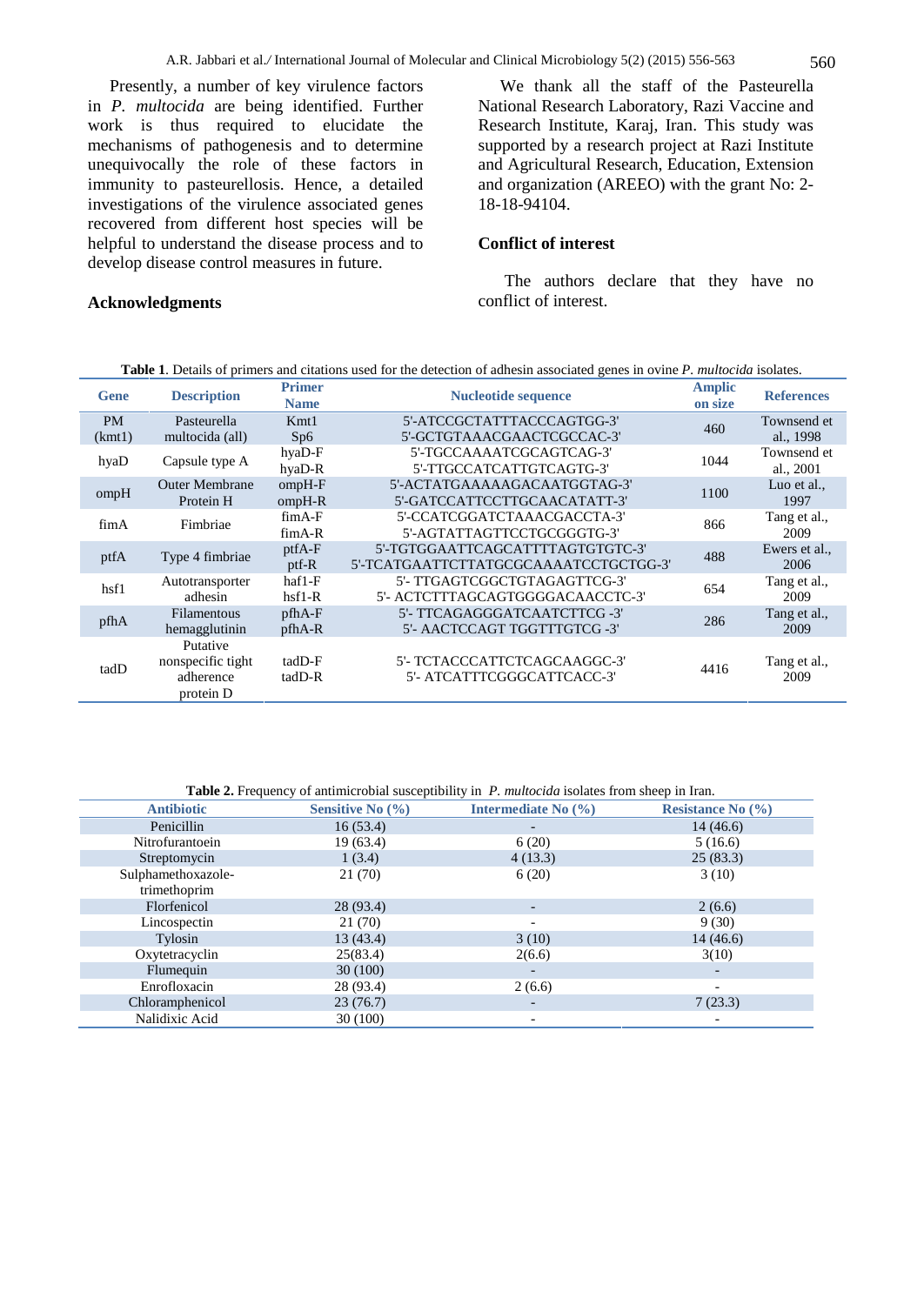#### 561 A.R. Jabbari et al./ International Journal of Molecular and Clinical Microbiology 5(2) (2015) 556-563

| <b>Isolate code</b> | capA              | $hsf-1$                  | pfhA                             | ptfA                     | tadD                     | ompH                             | fimA              |
|---------------------|-------------------|--------------------------|----------------------------------|--------------------------|--------------------------|----------------------------------|-------------------|
| <b>PM01</b>         | $\boldsymbol{+}$  | $\boldsymbol{+}$         | $^+$                             | $^+$                     | $^+$                     | $\qquad \qquad +$                | $^+$              |
| <b>PM02</b>         | $\boldsymbol{+}$  | $\boldsymbol{+}$         | $^+$                             | $\qquad \qquad +$        | $^+$                     | $^+$                             | $\qquad \qquad +$ |
| <b>PM03</b>         | $^{+}$            | $^+$                     | $\qquad \qquad +$                | $^+$                     | $^+$                     | $^+$                             | $\qquad \qquad +$ |
| <b>PM04</b>         | $+$               | $\pm$                    | $+$                              | $+$                      | $+$                      | $+$                              | $\qquad \qquad +$ |
| <b>PM05</b>         | $\, +$            | $^+$                     | $\qquad \qquad +$                | $\qquad \qquad +$        | $\qquad \qquad +$        | $^+$                             | $\qquad \qquad +$ |
| <b>PM06</b>         | $^+$              | $\boldsymbol{+}$         | $\qquad \qquad +$                | $\qquad \qquad +$        | $^{+}$                   | $^{\mathrm{+}}$                  | $+$               |
| <b>PM07</b>         | $\qquad \qquad +$ | $^+$                     | -                                | $\qquad \qquad +$        | -                        | $\qquad \qquad +$                | $\qquad \qquad +$ |
| <b>PM08</b>         | $\, +$            | $\! +$                   | $\overline{\phantom{a}}$         | $\qquad \qquad +$        | $\overline{\phantom{a}}$ | $^{\mathrm{+}}$                  | $\qquad \qquad +$ |
| <b>PM09</b>         | $\boldsymbol{+}$  | $^+$                     | -                                | $^+$                     | $^{\mathrm{+}}$          | $^+$                             | $\qquad \qquad +$ |
| <b>PM10</b>         | $^{+}$            | $\boldsymbol{+}$         | $+$                              | $+$                      | $\qquad \qquad +$        | $+$                              | $+$               |
| <b>PM11</b>         | $+$               | $\boldsymbol{+}$         | $\overline{\phantom{0}}$         | $^+$                     | $\qquad \qquad -$        | $^+$                             | $^+$              |
| <b>PM12</b>         | $\boldsymbol{+}$  | $\boldsymbol{+}$         | $+$                              | $+$                      | $+$                      | $\! + \!\!\!\!$                  | $+$               |
| <b>PM13</b>         | $\boldsymbol{+}$  | $^+$                     | -                                | $^+$                     | -                        | $^+$                             | $^+$              |
| PM14                | $+$               | $\overline{\phantom{a}}$ | $\overline{\phantom{0}}$         | $\overline{\phantom{0}}$ | $\overline{\phantom{0}}$ | $^+$                             | $\qquad \qquad +$ |
| <b>PM15</b>         | $\boldsymbol{+}$  | -                        | -                                | -                        | -                        | $\, +$                           | $^+$              |
| PM16                | $+$               | $\boldsymbol{+}$         | $\begin{array}{c} + \end{array}$ | $+$                      | -                        | $\begin{array}{c} + \end{array}$ | $\qquad \qquad +$ |
| <b>PM17</b>         | $\boldsymbol{+}$  | $\! + \!\!\!\!$          | $\qquad \qquad +$                | $\qquad \qquad +$        | $\qquad \qquad +$        | $\qquad \qquad +$                | $\qquad \qquad +$ |
| <b>PM18</b>         | $\, +$            | $\pm$                    | $\overline{\phantom{0}}$         | $+$                      | $\overline{\phantom{0}}$ | $+$                              | $+$               |
| PM19                | $\boldsymbol{+}$  | $^+$                     | -                                | $\qquad \qquad +$        | -                        | $\qquad \qquad +$                | $\qquad \qquad +$ |
| <b>PM20</b>         | $^+$              | $\boldsymbol{+}$         | -                                | $^+$                     | -                        | $^{\mathrm{+}}$                  | $+$               |
| PM21                | $\boldsymbol{+}$  | $^+$                     | $\overline{\phantom{0}}$         | $\qquad \qquad +$        | -                        | $^+$                             | $^+$              |
| <b>PM22</b>         | $\boldsymbol{+}$  | $\! +$                   | $\qquad \qquad -$                | $+$                      | $\qquad \qquad -$        | $\! + \!\!\!\!$                  | $\qquad \qquad +$ |
| <b>PM23</b>         | $\boldsymbol{+}$  | $^+$                     |                                  | $\qquad \qquad +$        |                          | $^+$                             | $+$               |
| <b>PM24</b>         | $^{+}$            | $\boldsymbol{+}$         | $\overline{\phantom{0}}$         | $+$                      | $\qquad \qquad -$        | $^+$                             | $+$               |
| <b>PM25</b>         | $\qquad \qquad +$ | $\boldsymbol{+}$         | $\qquad \qquad +$                | $^+$                     | $^+$                     | $^+$                             | $^+$              |
| PM26                | $\boldsymbol{+}$  | $\boldsymbol{+}$         | -                                | $+$                      | $\overline{\phantom{0}}$ | $\begin{array}{c} + \end{array}$ | $^{+}$            |
| <b>PM27</b>         | $\boldsymbol{+}$  | $^+$                     | $\overline{\phantom{0}}$         | $^+$                     | -                        | $^+$                             | $\qquad \qquad +$ |
| <b>PM28</b>         | $^{+}$            | $\boldsymbol{+}$         | $\qquad \qquad -$                | $^+$                     | $\qquad \qquad -$        | $^{\mathrm{+}}$                  | $\qquad \qquad +$ |
| <b>PM29</b>         | $\boldsymbol{+}$  | $^+$                     |                                  | $^+$                     |                          | $^+$                             | $^+$              |
| <b>PM30</b>         | $\boldsymbol{+}$  | $\boldsymbol{+}$         | -                                | $^{+}$                   | -                        | $^{+}$                           | $+$               |

**Table** 3. Isolates code, capsule type and presence (+) or absence (-) of adhesin associated genes of *P. multocida* isolates from sheep in Iran

**Table 4**: Frequency of adhesin coding genes among *P. multocida* isolates from sheep

| Gene       | <b>Adhesin factor</b>                             | No of positives $(\% )$ |
|------------|---------------------------------------------------|-------------------------|
| capA       | Capsule type A                                    | 30(100)                 |
| ompH       | Outer Membrane Protein H                          | 30(100)                 |
| $h$ sf $l$ | Autotransporter adhesin                           | 28(93.3)                |
| ptfA       | Type 4 fimbriae                                   | 28 (93.3)               |
| pfhA       | Filamentous hemagglutini                          | 11(36.6)                |
| tadD       | Putative nonspecific tight<br>adherence protein D | 11(36.6)                |
| fimA       | Fimbriae A                                        | 30(100)                 |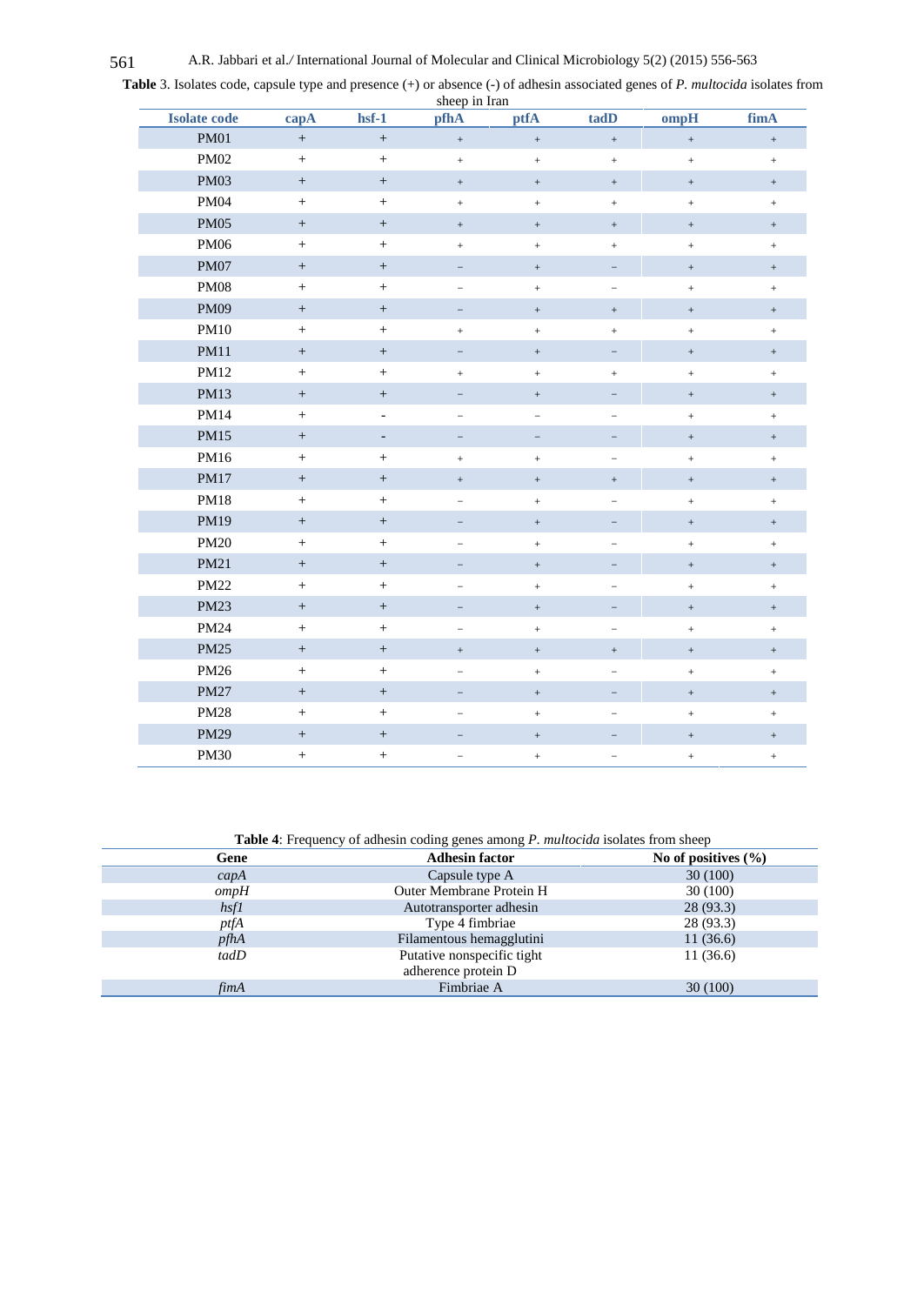| Table 5. Distribution of virulence adhesin patterns (P1-P5) among thirty ovine P. multocida isolates from Iran. |  |
|-----------------------------------------------------------------------------------------------------------------|--|
|-----------------------------------------------------------------------------------------------------------------|--|

| Virulence pattern                                | <b>Isolates</b>                                                                                   | No | percent |
|--------------------------------------------------|---------------------------------------------------------------------------------------------------|----|---------|
| $P1:ompH+hsf1+$<br>$pfhA+, ptfA+, tadD+$         | PM01, PM02, PM03, PM04, PM05, PM06, PM10, PM12,<br>PM17, PM25                                     | 10 | 33.3    |
| P2: $ompH+ hsf1+$ ,<br>pfhA-, ptfA+, tadD-       | PM07, PM08, PM11, PM13, PM18, PM19, PM20, PM21,<br>PM22, PM23, PM24, PM26, PM27, PM28, PM29, PM30 | 16 | 53.3    |
| P3: $ompH+, hsf1+,$<br>$pfhA-, ptfA+, tadD+$     | <b>PM09</b>                                                                                       |    | 3.3     |
| $P4$ : ompH+,hsf1-, pfhA-<br>, $ptfA-$ , $tadD-$ | PM14, PM15                                                                                        |    | 6.6     |
| P5: $ompH+, hsf1+,$<br>$pfhA+, ptfA+, tadD-$     | PM16                                                                                              |    | 3.3     |

#### **Refereces**

- Atashpaz, S.I., Shayegh, J., Hejazi, M.S. 2009. Rapid virulence typing of Pasteurella multocida by multiplex PCR. Res Vet Sci. 87(3):355-7.
- Bethe, A., Wieler, L.H., Selbitz, H.J., and Ewers, C. 2009. Genetic diversity of porcine Pasteurella multocida strains from the respiratory tract of healthy and diseased swine. Vet Microbiol. 139 multocida strains<br>healthy and diseas<br>(1-2): 97–105.
- Chandrasekaran, S. 1991. Evaluation of combined Pasteurella vaccines in control of sheep pneumonia. Brit. Vet. J. 147(5): 437-443.
- Doughty, S.W., Ruffolo, C.G. and Adler, B. 2000. The type 4 fimbrial subunit gene of Pasteurella multocida. Vet. Microbiol. 72:79-90.
- Ewers, C., Lu<sup>n</sup>bke-Becker, A., Bethe, A., Kiebling, S., Filter, M., and Wieler, L.H. 2006. Virulence genotype of Pasteurella multocida strains isolated from different hosts with various disease status. genotype of Pasteurella multocida<br>from different hosts with various<br>Vet. Microbiol. 114:304–317.
- Ferreira, T.S.P.M.R., Felizardo, D.D., Sena de Gobbi., Gomes, C.R., Lima, P.H., Moreno, M., Paixao, R., Pereira, J.J. and Moreno, A.M. 2012. Virulence genes and antimicrobial resistance profiles of Pasteurella multocida strains isolated from rabbits in Brazil. The Sci World J. Article ID 685028, 6 pages.
- Furian, T.Q., Borges, K.A., Rocha, S.L.S., Rodrigues, E.R., Nascimento, V.P., Moraes, C.T.P. 2013. Detection of virulence-associated genes of<br>Pasteurella multocida isolated from cases of fowl<br>cholera by multiplex-PCR. Pesquisa Veterin 'aria Pasteurella multocida isolated from cases of fowl cholera by multiplex-PCR. Pesquisa Veterin 'aria<br>Brasileira. 33 (2): 177-182.
- Gyles, C.L., Prescott, J.F., Songer, J., Thoen, C.O., 2004. Pasteurella and Mannheimia, In: Pathogenesis of bacterial infection in animals. 3rd edition. lowa: Wiley- Blackwell Publishing co. PP: 273-285.
- Harper, M., Boyce, J.D., and Adler, B. 2006.<br>Pasteurella multocida pathogenesis: 125 years<br>after Pasteur. FEMS Microbiol. Lett. 265:1–10. Pasteurella multocida pathogenesis: 125 years
- Hatfaludi, T., Al-Hasani, K., Boyce, J.D., and Adler, B. 2010. Outer membrane proteins of Pasteurella multocida. Vet. Microbiol. 144:1-17.
- Hunt, M.L., Adler, B., and Townsend, K.M. 2000. The molecular biology of Pasteurella multocida. nt, M.L., Adler, B., and Tow<br>The molecular biology of Pa<br>Vet. Microbiol. 72:3–25.
- Katsuda, K.K., Hoshinoo, Y., Ueno, M., Kohmoto, M., and Mikami, O. 2013. Virulence genes and antimicrobial susceptibility in Pasteurella multocida isolates from calves. Veterinary antimicrobial susceptibility in F<br>multocida isolates from calves.<br>Microbiology. 167( 3-4): 737–741.
- Kehrenberg, C., Schwarz, S. 2001. Occurrence and linkage of genes coding for resistance to sulfonamides, streptomycin and chloramphenicol<br>in bacteria of the genera Pasteurella and<br>Mannheimia. FEMS Microbiol. Lett. 205, 283– in bacteria of the genera Pasteurella and 290.
- Kline, K.A., Falker, S., Dahlberg, S., Normark, S., Henriques-Normark, B. 2009. Bacterial adhesins in host-microbe interaction. Cell Host Microbe. Henriques-Norn<br>in host-microbe<br>5:580–592.
- Luo, Y., Glisson, J.R., Jackwood, M.W., Hancock, R., Bains, M., Cheng, I.H. and Wang, C. 1997. Cloning and characterization of the major outer membrane protein gene (ompH) of Pasteurella multocida X-73. J. Bacteriol. 179: 7856-64.
- May B.J., Zhang Q., Li L.L., Paustian M.L., Whittam, T.S. and Kapur, V. 2001. Complete genomic sequence of Pasteurella multocida, Pm70. Proc. Natl Acad. Sci. USA 98:3460-3465.
- Odugbo, O.M., Odama, L.E., Umoh, L., Lamorde, A.G. 2006. Pasteurella multocida pneumonic infection in sheep: Prevalence, clinical and pathological studies. Small Ruminant Research. 66 (1-3): 273-277.
- Portis, E., Lindeman, C., Johansen, L., Stoltman, G. 2012. A ten-year (2000-2009) study of antimicrobial susceptibility of bacteria that cause bovine respiratory disease complex-Mannheimia haemolytica, Pasteurella multocida, and Histophilus somni-in the United States and Canada. J Vet Diagn Invest. 24:932-944.
- Ragavendhar, K., Prabhakar, P., Thangavelu, A., Kirubaharan, J.J., Chandran, N.D.J. 2015.